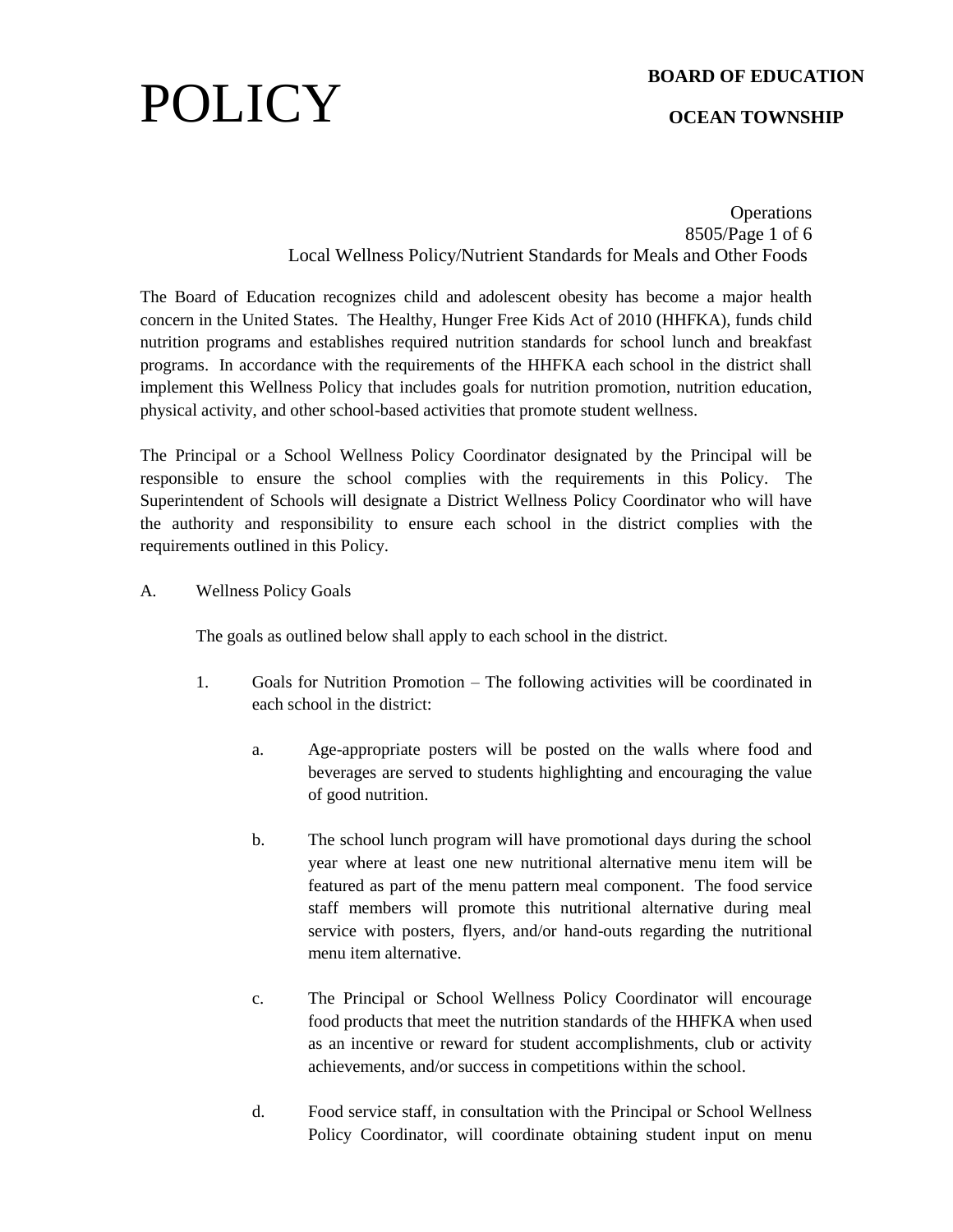planning that will include taste testing of new nutritional food, satisfaction surveys, and other activities that will promote nutrition awareness.

- e. Food service staff will place the healthier food items in the service line where students are more likely to choose them.
- f. Parents will be provided the nutritional standards of the HHFKA and encourage parents to pack lunches and snacks that meet the HHFKA nutritional standards.
- 2. Goals for Nutrition Education The following activities will be coordinated in each school in the district:
	- a. The Principal or School Wellness Policy Coordinator will ensure each student receives at least one presentation per school year that promotes good nutrition and nutrition education. These presentations may be provided through classroom visits from school staff members trained in nutrition, school-wide or group assembly programs, during health/physical education classes during the school year, or any other presentation manner. This requirement may be provided as part of nutrition education provided to students as part of the district's curriculum.
	- b. The Principal or School Wellness Policy Coordinator will post the nutritional guidelines of the HHFKA in the area of the school building where food and beverages are served.
	- c. The school lunch menu will include nutritional information, activities, recipes, and/or any other information that encourages the selection of healthy food items and for students to make informed choices about nutrition, health, and physical activity.
- 3. Goals for Physical Activity
	- a. The following activities will be coordinated in each elementary school in the district:
		- (1) All students shall receive health/physical education under the supervision of a properly certified teaching staff member as required by the New Jersey Department of Education.
		- (2) The Principal or designee will ensure there is age-appropriate equipment and supplies available during recess time for students to participate in physical activities.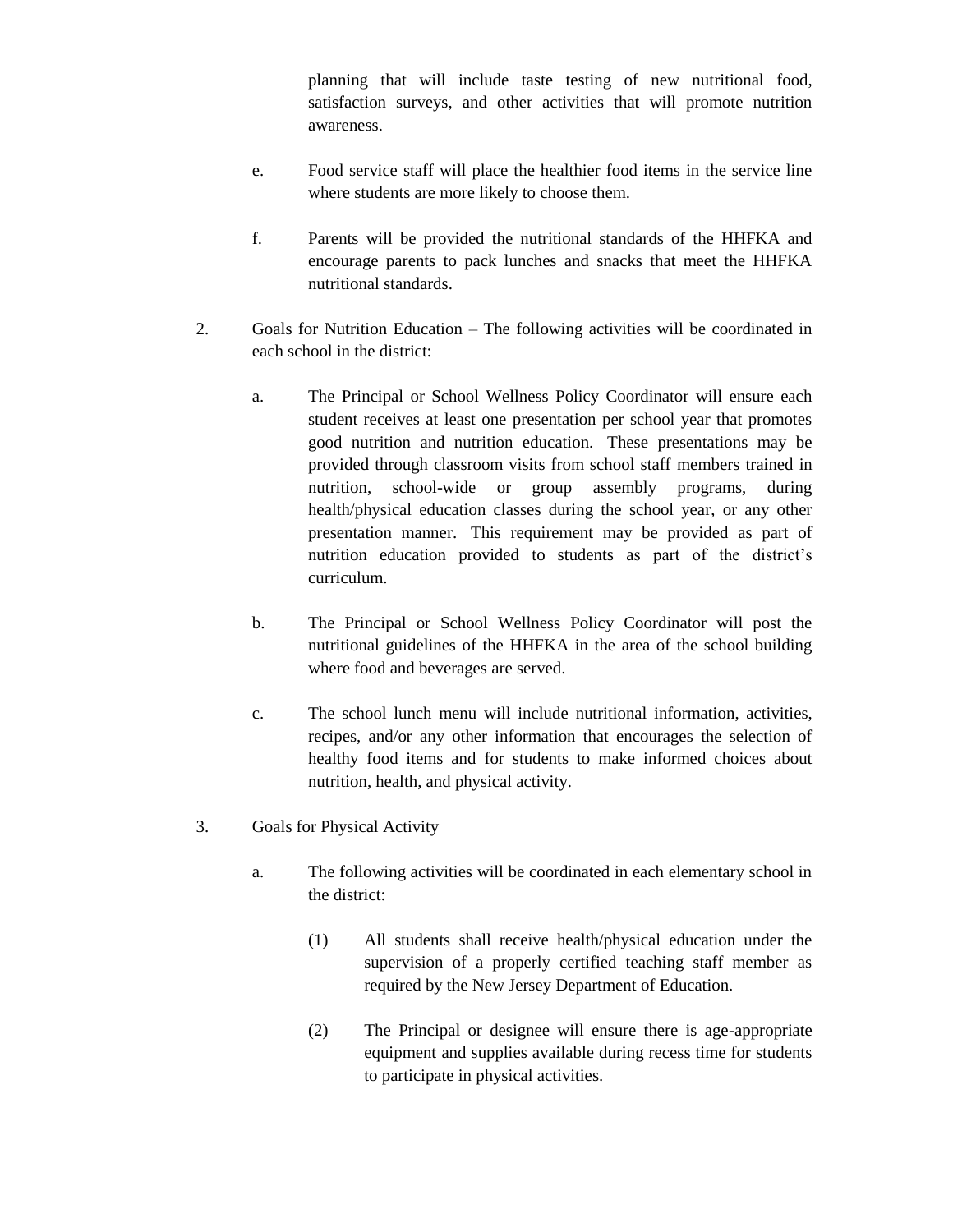- (3) Students will be encouraged by school staff members supervising student recess time to participate in some type of physical activity, which may include, but not be limited to: walking; playing games that require physical activity, such as kick ball, volleyball, baseball, basketball, etc.; rope jumping; and/or using playground equipment.
- (4) The Principal will encourage classroom teachers to incorporate brief, physical activity breaks into the school day to establish an environment that promotes regular physical activity throughout the school day.
- (5) The Principal or designee will coordinate special events that highlight physical activity, which may include field days, walka-thons, and activity tournaments or competitions. The Principal or designee may involve parents, community members, and students in the planning of these events.**]**
- 4. Goals for Other School-Based Activities The following activities will be coordinated in the district:
	- a. The district will establish a District Wellness Committee (DWC). The DWC will:
		- (1) Be comprised of a Principal, at least one health/physical education teacher, a school nurse, at least two parents, at least two students, at least one food service staff member representing all school levels in the district, and the District Wellness Policy Coordinator; and
		- (2) Meet at least four times per year to establish goals for and oversee school health and safety policies and programs, including development, implementation, and periodic review and update of the district-wide Wellness Policy.
	- b. The Principal or School Wellness Policy Coordinator will coordinate information being disseminated to students and parents promoting the school lunch program, nutrition, and nutrition education.
	- c. The school district will celebrate a School Wellness Week, as determined by the Superintendent of Schools, where schools will have special activities throughout the week to promote nutrition and physical activity. These special activities will be planned and coordinated by each school's Principal and/or School Wellness Policy Coordinator.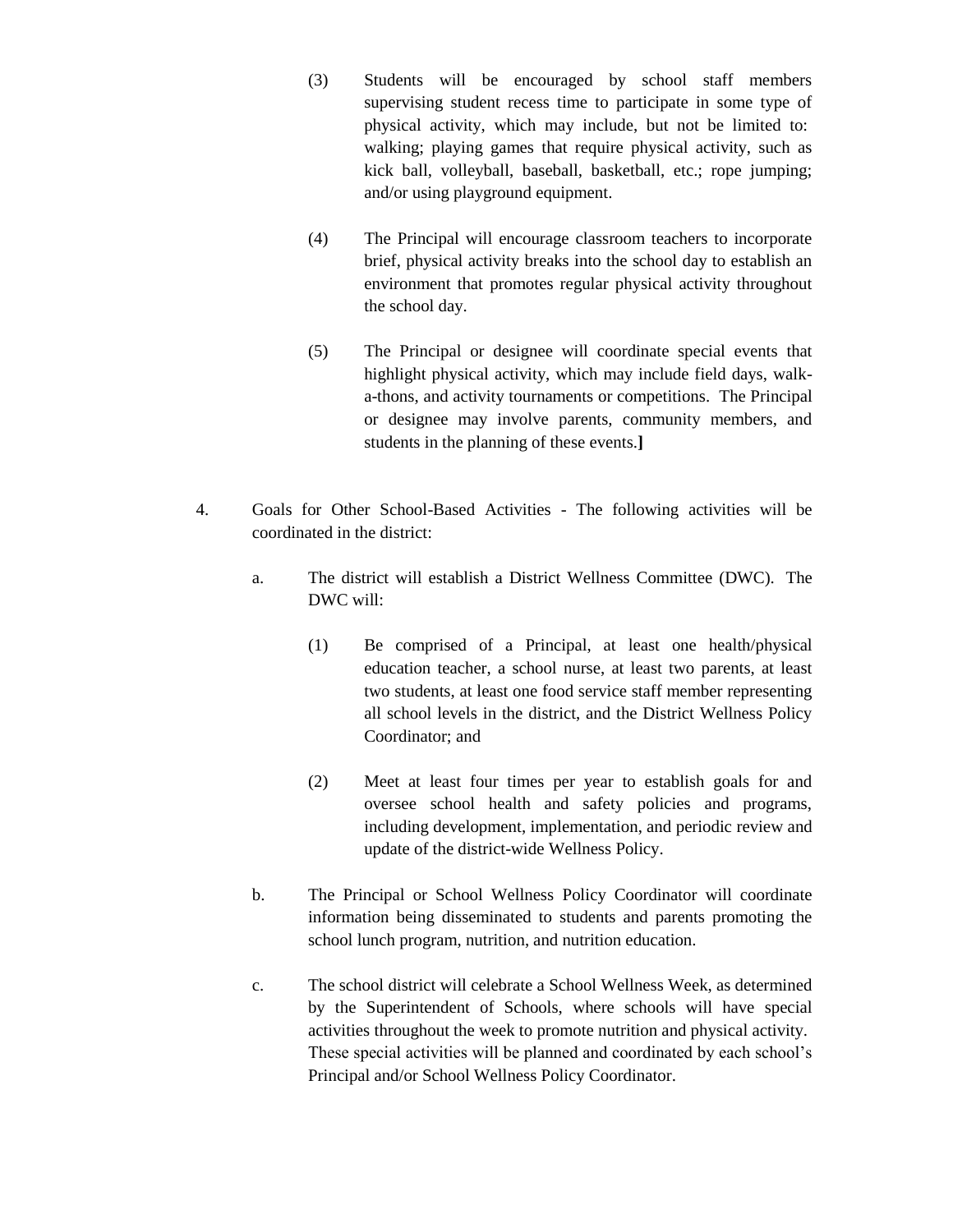- d. The Principal and/or School Wellness Policy Coordinator will encourage fund-raising activities that promote physical activity such as walk-athons, teacher-student activity competitions, family activity nights, and school dances.
- 5. Annual School Progress Report
	- a. The goals for nutrition promotion, nutrition education, physical activity, and other school-based activities that promote student wellness shall be evaluated annually by the Principal or designee of each school and the School Wellness Policy Coordinator in an Annual School Progress Report provided to the Superintendent of Schools before May 1.
	- b. The Annual School Progress Report shall present the extent to which each school is in compliance with this Policy, the progress made in attaining the goals of this Policy, any recommended changes to this Policy, and an action plan for the following school year to achieve the school's annual goals and objectives.
- 6. Annual District Summary Progress Report
	- a. Upon receiving the Annual School Progress Report from each school, the District Wellness Policy Coordinator will compile an Annual District Summary Progress Report to be presented to the Superintendent and Board of Education at a public meeting before May 30 of the current school year. The public will be provided an opportunity to review and comment on the Annual District Summary Progress Report at the Board meeting.
	- b. Revisions to this Policy will be recommended by the Superintendent or designee to be approved by the Board of Education before September 30 of each school year.
- 7. Additional Wellness Policy Goals
	- a. Nothing in this Policy shall prevent an individual school in the district from developing and implementing additional activities, approved by the Superintendent or designee, to those required in this Policy.
- B. Nutrition Guidelines for All Foods and Beverages
	- 1. The Board of Education requires each school in the district to comply with the Federal school meal nutrition standards and the Smart Snacks in accordance with the requirements HHFKA. The nutritional standards shall apply to all foods and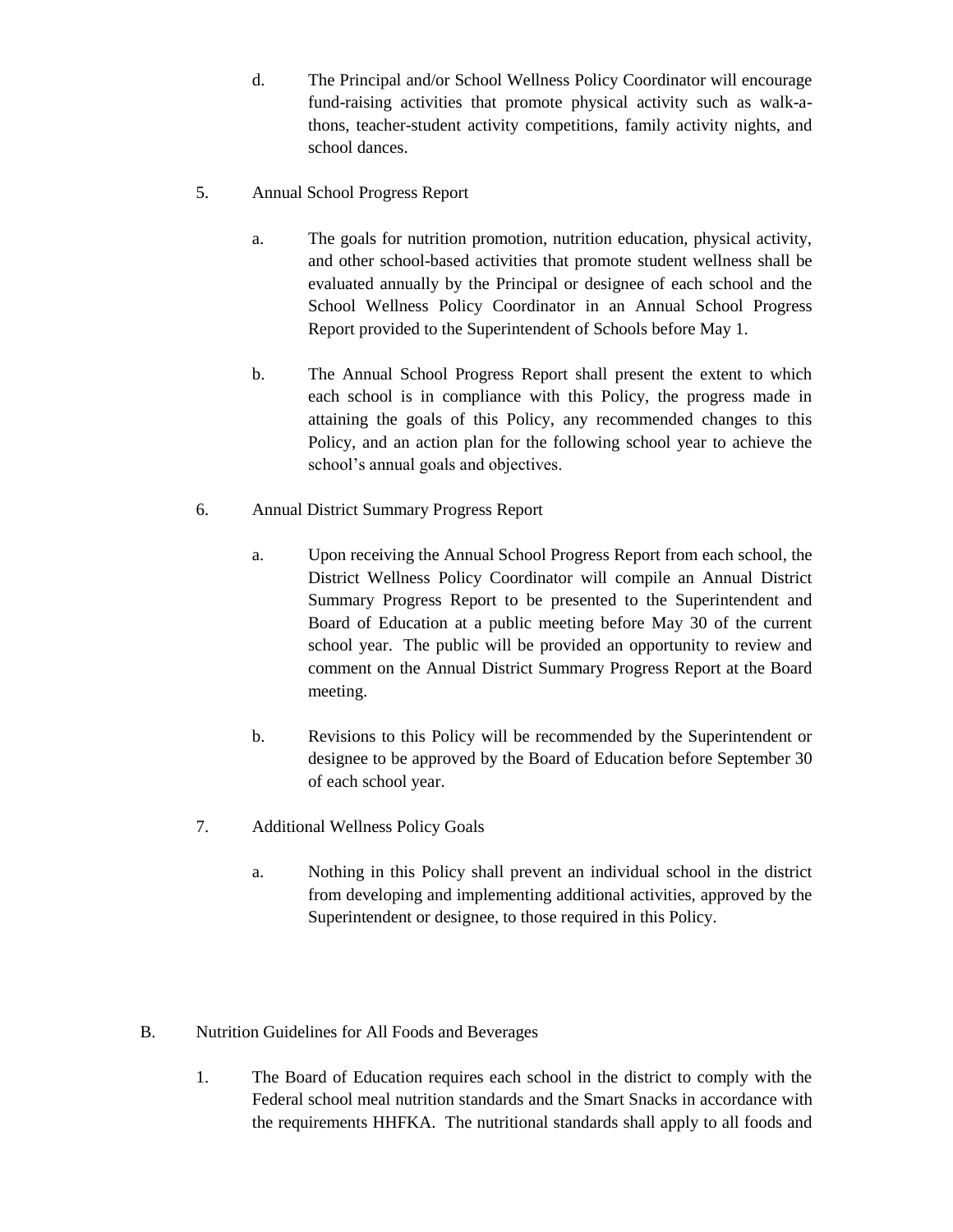beverages sold in each school in the district as part of the menu pattern meal, a la carte, in school stores, snack bars, or vending machines. The requirements for any food or beverages sold in schools must meet a range of calorie and nutrient requirements as outlined in the HHFKA and a smart snack calculator shall be on file in each school for each product sold.

- 2. The school district will comply with the HHFKA beverage requirements and beverage portion requirements for each appropriate grade level. Each school will make potable water available to children at no charge in the place where breakfast, lunch, and afterschool snacks are served during meal service.
- 3. On-campus fundraisers involving food or beverage items must meet the Smart Snack standards of the HHFKA. The nutrition standards of the HHFKA do not apply to non-school hours, weekends, and off-campus fundraising events. The United States Department of Agriculture defines school day as starting from midnight to thirty minutes after the end of the school day. Fundraisers involving the sale of food or beverages must be pre-approved by the Principal or designee and the District Wellness Policy Coordinator.
- C. District Coordinator
	- 1. The District Wellness Policy Coordinator shall be available to consult with school-based administrators, staff members, and the School Wellness Policy Coordinator(s) on the district's Wellness Policy.
	- 2. The District Wellness Policy Coordinator shall also be responsible to ensure parents, students, representatives of the school food authority, teachers of physical education, school health professionals, the Board of Education, school administrators, and the general public are permitted to participate in the development, implementation, review, and update of this Wellness Policy.
	- 3. The District Wellness Policy Coordinator shall be responsible to inform and update the public (including parents, students, and others in the community) about the content, implementation, updates and implementation status of the district's Wellness Policy through the district's website, school publications, and/or other school communications made available to the public.
		- a. The information and update shall provide as much information as possible about the school nutrition environment, including a summary of the events and activities related to the Wellness Policy implementation in the school district.
- D. Wellness Policy Assessment
	- 1. The District Wellness Policy Coordinator will prepare an assessment of the district's Wellness Policy in accordance with the requirements of the United States and New Jersey Departments of Agriculture on the extent to which the